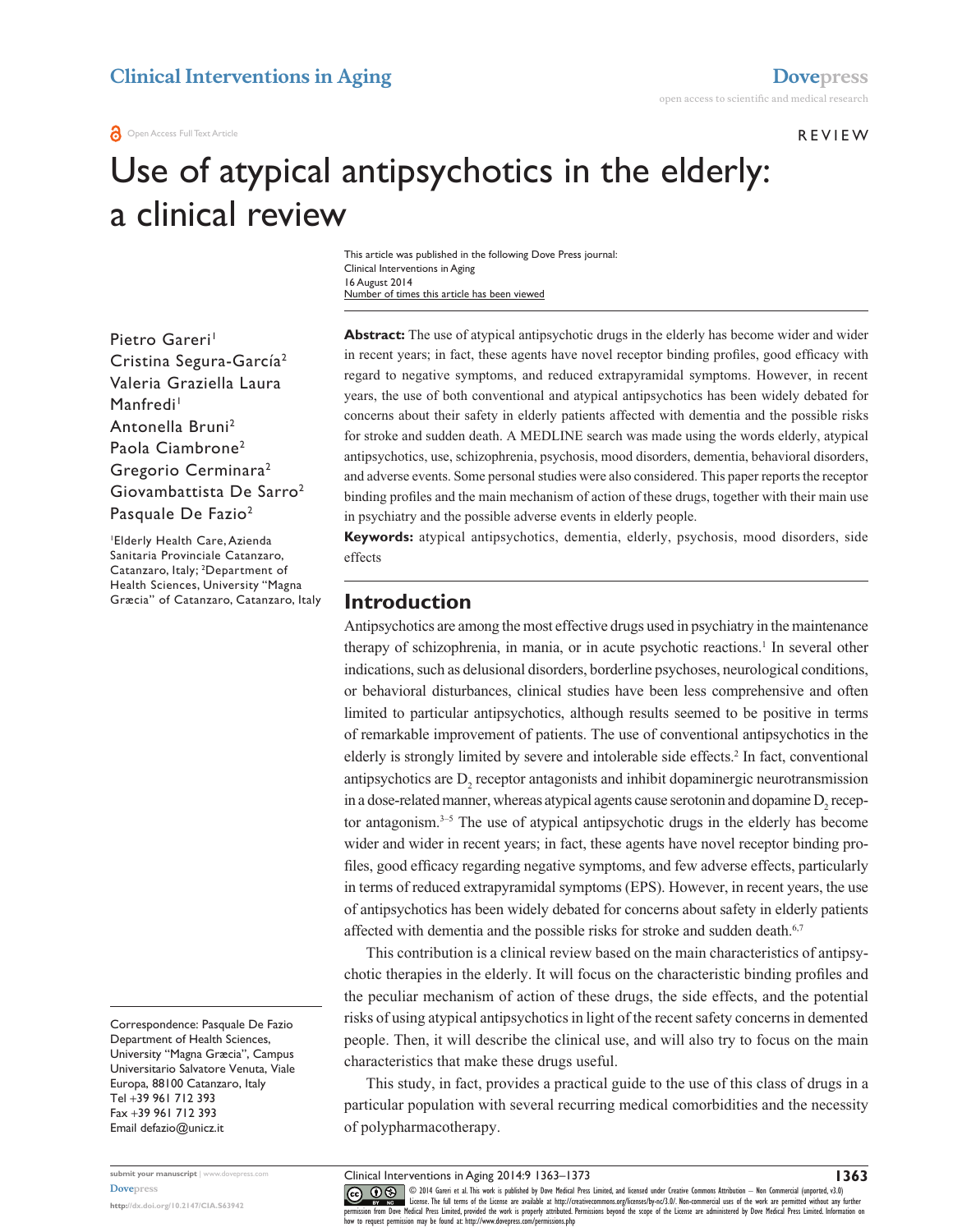## **Methods**

This review was a collaboration of two centers that normally participate in the integrated care of elderly patients with psychiatric disorders (Department of Health Sciences, University "Magna Græcia" of Catanzaro and Italy Elderly Health Care, Azienda Sanitaria Provinciale Catanzaro, Catanzaro, Italy).

The following scientific search engines were consulted: MEDLINE (through OvidSP; Wolters Kluwer, Alphen aan den Rijn, the Netherlands), CINAHL (through EBSCO; EBSCO Information Services, Ipswich, MA, USA), Embase (through Ovid; Wolters Kluwer), PsycINFO (through EBSCO), AgeLine, Cochrane Database of Systematic Reviews, and Database of Abstract of Reviews of Effects (DARE). Scientific websites introducing pertinent keywords were also searched. A secondary search was conducted on the references identified in the primary search.

The following terms were used: atypical antipsychotics, dementia, elderly, psychosis, mood disorders, and side effects. The inclusion criteria for the references include all relevant publications on the topic from 1994–2013, with particular attention on reviews. The studies were selected based on the following criteria of inclusion: no time limit and the results were considered generalizable. Studies with non-homogeneous samples were excluded.

This paper has been divided into specific sections. The Results section describes the pharmacodynamic aspects, adverse effects, possible interactions, and clinical use of this class of drugs in various pathological conditions. The Discussion section is about the clinical approach to the use of atypical antipsychotics, which takes into account the different guidelines, possible comorbidities, and the many practical problems in the treatment of elderly patients.

## **Results** Receptor binding profiles of atypical antipsychotics

Table 1 reports approximate receptor binding affinity expressed as equilibrium constant (ki)a of selected SGAs (amisulpride, aripiprazole, asenapine, clozapine, olanzapine, paliperidone, risperidone, quetiapine) and FGAs (sertindole, ziprasidone, haloperidol, perphenazine). Amisulpride is an alkylsulfone derivative of the substituted benzamide series of antipsychotics and presents a high affinity for presynaptic  $D_2/D_3$  receptors, whereas it has no affinity for  $\alpha_1$ -adrenergic, histaminic, or cholinergic receptors.<sup>8-12</sup> In particular, it shows antagonist properties toward  $D<sub>3</sub>$  and both pre- and post-synaptic  $D_2$ -like dopamine receptors of the rat striatum or nucleus accumbens in vitro.<sup>11</sup>

Doses between 400–1,200 mg/day are used for the treatment of psychosis by inhibition of dopaminergic neurotransmission, whereas low doses in the range of 50–200 mg preferentially block inhibitory presynaptic autoreceptors. This results in facilitation of dopamine activity, and for this reason lowdose amisulpride has also been used for treating dysthymia. Furthermore, it has recently been shown that amisulpride also acts as a potent 5-hydroxytryptamine  $(HT)$ <sub>7</sub> receptor antagonist.<sup>12</sup> Several of the other atypical antipsychotics, such as risperidone and ziprasidone, are potent 5-HT<sub>7</sub> receptor antagonists as well, and selective antagonists of this receptor show antidepressant properties themselves.<sup>12</sup>

Clozapine is a dibenzodiazepine derivative with antidopaminergic and antiserotonergic activity but it also binds to 5-HT<sub>2</sub>,  $\alpha_1$ , muscarinic, and histamine (H)<sub>1</sub> receptors.<sup>13-15</sup> In fact, it is included among the so-called multi-acting receptor-targeted antipsychotics (MARTA), together with olanzapine and quetiapine. Moreover, it binds more to  $D_4$  receptors than either  $D_2$  or D<sub>1</sub> receptors.<sup>15</sup> Furthermore, it has high affinity for serotonergic receptor subtypes 5-HT<sub>24</sub>, 5-HT<sub>2c</sub>, and 5-HT<sub>3c</sub>, which may contribute to its antipsychotic properties and atypicality.16

Olanzapine is more potent as a 5-HT antagonist and presents lower potency at  $D_1$ ,  $D_2$ , and  $\alpha_1$  receptors. It also blocks H<sub>1</sub> receptors and this explains its sedative properties.15 On the contrary, risperidone is a serotonin dopamine antagonist drug; first of all, it is equally potent in blocking D<sub>2</sub> and 5-HT<sub>2</sub> receptors. Furthermore, its potency in blocking D<sub>2</sub> receptors depends on the dose used. Increasing dosages of risperidone are able to proportionally block  $D<sub>2</sub>$  receptors. This explains why risperidone may facilitate the onset of EPS in the elderly, especially at dosages superior to 2 mg/day.10,13,17–19 Quetiapine is a lower potency compound with relatively similar antagonism of  $5-HT_2$ ,  $D_2$ ,  $\alpha_2$ , and  $\alpha_1$  receptors. The H<sub>1</sub> receptor blockade is similar for clozapine, olanzapine, and quetiapine, and it is consistent with their sedative properties.<sup>10,13,20</sup> Aripiprazole is a new antipsychotic agent with partial agonistic effects on  $D_2$  and 5-HT<sub>1A</sub> receptors and antagonistic activity at 5-HT<sub>2A</sub> receptors.<sup>13,21,22</sup> Ziprasidone has a high ratio of  $5-HT_2$  receptor blockade to  $D<sub>2</sub>$  receptor blockade; it is usually more effective in reducing psychotic symptoms and better tolerated than haloperidol, especially in movement disorders.<sup>13,22-24</sup> Its weak anticholinergic effects show why it also has a more favorable cognitive profile than traditional agents in the elderly. Paliperidone is another new antipsychotic agent with a binding profile similar to that of risperidone.<sup>22,25</sup> Recent studies have clearly shown that striatal receptor D<sub>2</sub> occupancy, as measured by (123 I) iodobenzamide binding and single photon emission computerized tomography, may predict the occurrence of EPS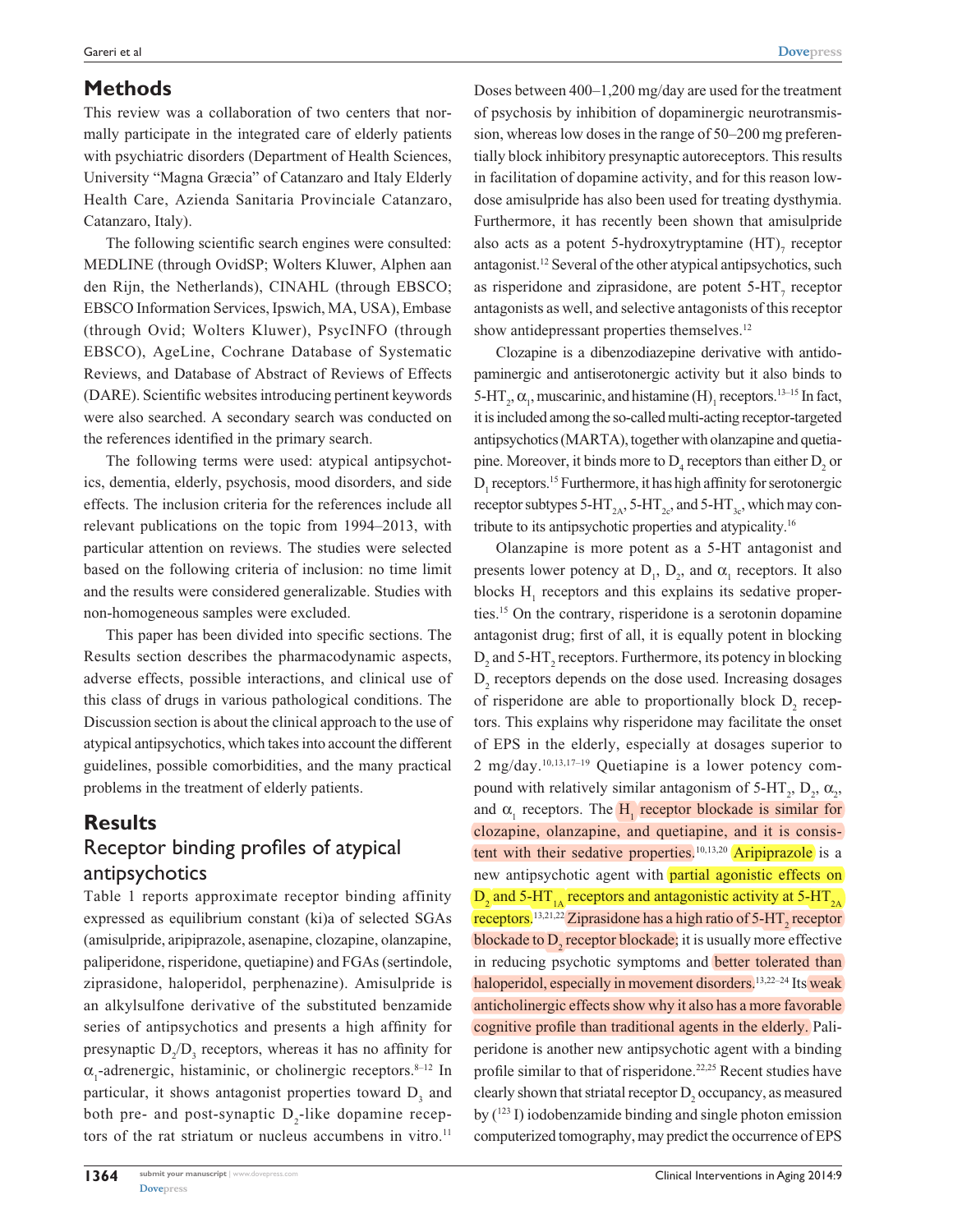### **Table 1** Receptor binding profiles and plasma half-life  $(t_{12})$  of antipsychotic drugs

| <b>Drug class</b>          | Second-generation antipsychotics |                    |                   |                  |                  |                         |                         | <b>First-generation antipsychotics</b> |                    |                      |                         |                  |
|----------------------------|----------------------------------|--------------------|-------------------|------------------|------------------|-------------------------|-------------------------|----------------------------------------|--------------------|----------------------|-------------------------|------------------|
| Receptor                   | <b>AMI</b>                       | <b>ARI</b>         | <b>ASE</b>        | <b>CLO</b>       | <b>OLA</b>       | <b>PALI</b>             | <b>RIS</b>              | <b>QUE</b>                             | <b>SER</b>         | <b>ZIP</b>           | <b>HAL</b>              | <b>PER</b>       |
| $D_{2}$                    | .3 <sup>b</sup>                  | $0.66^{a,b}$       | 1.3 <sup>b</sup>  | 210              | 20               | 2.8                     | 3.77                    | 770                                    | 2.7                | 2.6                  | 2.6                     | 1.4 <sup>b</sup> |
| $5-HTIA$                   | $> 10.000$ <sup>c</sup>          | $5.5^{a,b}$        | 2.5 <sup>b</sup>  | 160              | 610              | 480                     | 190                     | 300                                    | 2,200              | 1.9 <sup>a,b</sup>   | 1,800                   | 421              |
| $5-HT2A$                   | 2,000c                           | 8.7 <sup>b</sup>   | 0.06 <sup>b</sup> | 2.59             | 1.5              | 1.2                     | 0.15                    | 31                                     | 0.14               | 0.12                 | 61                      | 5 <sup>b</sup>   |
| $5-HT_{2C}$                | $> 10,000$ c                     | 22 <sup>b</sup>    | 0.03 <sup>b</sup> | 4.8              | 4.1              | 48                      | 32                      | 3,500                                  | 6.0                | 0.9                  | 4,700                   | 132 <sup>b</sup> |
| $\alpha$                   | 7.100c                           | 26 <sup>b</sup>    | 1.2 <sup>b</sup>  | 6.8              | 44               | 10                      | 2.7                     | 8.1                                    | 3.9                | 2.6                  | 17                      | $\overline{10}$  |
| $\alpha$ ,                 | 1.600c                           | 74 <sup>a</sup>    | 1.2 <sup>b</sup>  | 158              | 280              | 80                      | 8                       | 80                                     | 190                | 154                  | 600                     | 500              |
| H,                         | $>$ 10.000 <sup>d</sup>          | 30 <sup>b</sup>    | 1.0 <sup>b</sup>  | 3.1              | 0.08             | 3.4                     | 5.2                     | 9                                      | 440                | 4.6                  | 260                     | 8                |
| M <sub>1</sub>             | N/A                              | 6.780 <sup>b</sup> | 8128b             | 1.4 <sup>b</sup> | 2.5 <sup>b</sup> | $>$ 10.000 <sup>b</sup> | $>$ 10.000 <sup>b</sup> | 120 <sup>b</sup>                       | 5,000              | 300 <sup>b</sup>     | $>$ 10.000 <sup>b</sup> | 1,500            |
| M <sub>2</sub>             | N/A                              | $3.510^{b}$        | 4.5 <sup>b</sup>  | 204 <sup>b</sup> | 622 <sup>b</sup> | $>$ 10.000 <sup>b</sup> | $>$ 10.000 <sup>b</sup> | 630 <sup>b</sup>                       | N/A                | $>$ 3.000 $^{\circ}$ | $>$ 10.000 <sup>b</sup> | N/A              |
| M,                         | N/A                              | 4.680 <sup>b</sup> | 4.67 <sup>b</sup> | 109 <sup>b</sup> | 126 <sup>b</sup> | $> 10.000$ <sup>b</sup> | $>$ 10.000 <sup>b</sup> | 1,320 <sup>b</sup>                     | 2,692 <sup>b</sup> | $>1.300^{\circ}$     | $>$ 10.000 <sup>b</sup> | $1,848^b$        |
| $M_{\scriptscriptstyle A}$ | N/A                              | 1,520 <sup>b</sup> | 5.09 <sup>b</sup> | 27 <sup>b</sup>  | 350 <sup>b</sup> | $> 10,000^{\circ}$      | $>$ 10.000 <sup>b</sup> | 660 <sup>b</sup>                       | N/A                | $>1.600^b$           | $> 10.000$ <sup>b</sup> | N/A              |

**Notes:** Adapted with permission from Correll CU, From receptor pharmacology to improved outcomes: individualizing the selection, dosing, and switching of antipsychotics, *Eur Psychiatry,* 2010;25(Suppl 2):S12–S21, Copyright © 2010, Elsevier Masson SAS. All rights reserved.<sup>79</sup> Data represented as the equilibrium constant (Ki; nM), ie, nanomolar amount of the antipsychotic needed to block 50% of the receptors in vitro. Therefore, a lower number denotes stronger receptor affinity and binding. <sup>a</sup>Partial agonism. <sup>b</sup>Data from cloned human brain receptors. 'Data extracted from rat. 'Data extracted from guinea pig.

**Abbreviations:** AMI, amisulpride; ARI, aripiprazole; ASE, asenapine; CLO, clozapine; HAL, haloperidol; OlA, olanzapine; PALI, paliperidone; PER, perphenazine; QUE, quetiapine; RIS, risperidone; SER, sertindole; ZIP, ziprasidone; N/A, not applicable.

in patients treated with atypical antipsychotics.26 Asenapine has a higher affinity for 5-HT<sub>2A</sub> receptors than  $D_2$  receptors.<sup>27</sup> Asenapine also has a high affinity for several other serotonin receptors, including  $5-HT_{2C}$ ,  $5-HT_{7}$ ,  $5-HT_{2B}$ , and  $5-HT_{6}$ , in which it exerts antagonistic effects.<sup>27</sup> In addition, asenapine has demonstrated a high affinity for dopamine  $D_3$ ,  $D_4$ , and  $D_1$  receptors,  $\alpha_1$ - and  $\alpha_2$ -adrenergic receptors, and  $H_1$  receptors. It has moderate affinity for  $H<sub>2</sub>$  receptors.<sup>27</sup>

The peculiar mechanism of action of atypical antipsychotics might be explained through the serotonin–dopamine interactions in the nigrostriatal, mesocortical, and tuberoinfundibular pathways. In fact, in the nigrostriatal pathway the atypical antipsychotic drug binds to the presynaptic  $5-HT<sub>2A</sub>$ receptor placed on a dopamine neuron.  $5-HT_{2A}$  antagonism is followed by dopamine release; therefore, there are usually no motor impairments or they are at a lower extent when compared to conventional antipsychotics.14 The same mechanism in the mesocortical pathway explains why atypical antipsychotics do not cause cognitive impairments; furthermore,  $5-HT<sub>6</sub>$  antagonism by olanzapine stimulates acetylcholine release. This action also improves cognitive functions.17 In the tuberoinfundibular pathway, dopamine inhibits and serotonin stimulates prolactin release; therefore,  $5-\text{HT}_{24}$  serotonin antagonism counteracts the effects of the  $D<sub>2</sub>$  receptor blockade.<sup>5,10,13–14</sup> However, at higher dosages, usually superior to 6 mg/day, risperidone may cause endocrine side effects.<sup>10,17</sup> This is often more evident in young people, especially women (ie, they can present amenorrhea or galactorrhea). In summary, this means that atypical antipsychotic drugs increase dopamine levels in the frontocortical and nigrostriatal pathways and cause a dramatic reduction of cognitive and motor impairments when compared

to conventional antipsychotic drugs. On the other hand, atypical drugs reduce dopamine release in the mesocortical pathway, leading to antipsychotic effects.<sup>5,10,13,22</sup> Moreover, atypical drugs transiently occupy  $D<sub>2</sub>$  receptors and then rapidly dissociate to allow normal dopamine neurotransmission (hit and run mechanism).10 These characteristics make all the difference compared with conventional antipsychotic drugs in elderly people.

# Possible interactions, side effects, and risks in the use of atypical antipsychotics in elderly people

Even if atypical antipsychotics have been potentially shown to cause serious cardiac and metabolic risks, they are still widely used. They became the top selling drug class in the US in 2008, edging out lipid regulator drugs and proton pump inhibitors.<sup>28</sup>

Table 2 reports the possible isoforms of cytochrome P450 (CYP) involved in atypical antipsychotic drugs metabolism.10,15 Drug substrates, inhibitors, and inducers are indicated too. Drug interactions might be relevant because the inhibition of some CYPs involved in atypical drug metabolism (CYP1A2, CYP3A4, CYP2D6, and CYP2C9) may lead to a number of side effects.

A study in 200563 showed the possible relationship between the metabolic effects and treatment with atypical antipsychotics. It considered the pros and cons of the association between glucose or lipid dysregulation and eight separate second-generation antipsychotics currently available in the US and/or Europe: clozapine, olanzapine, risperidone, quetiapine, zotepine, amisulpride, ziprasidone,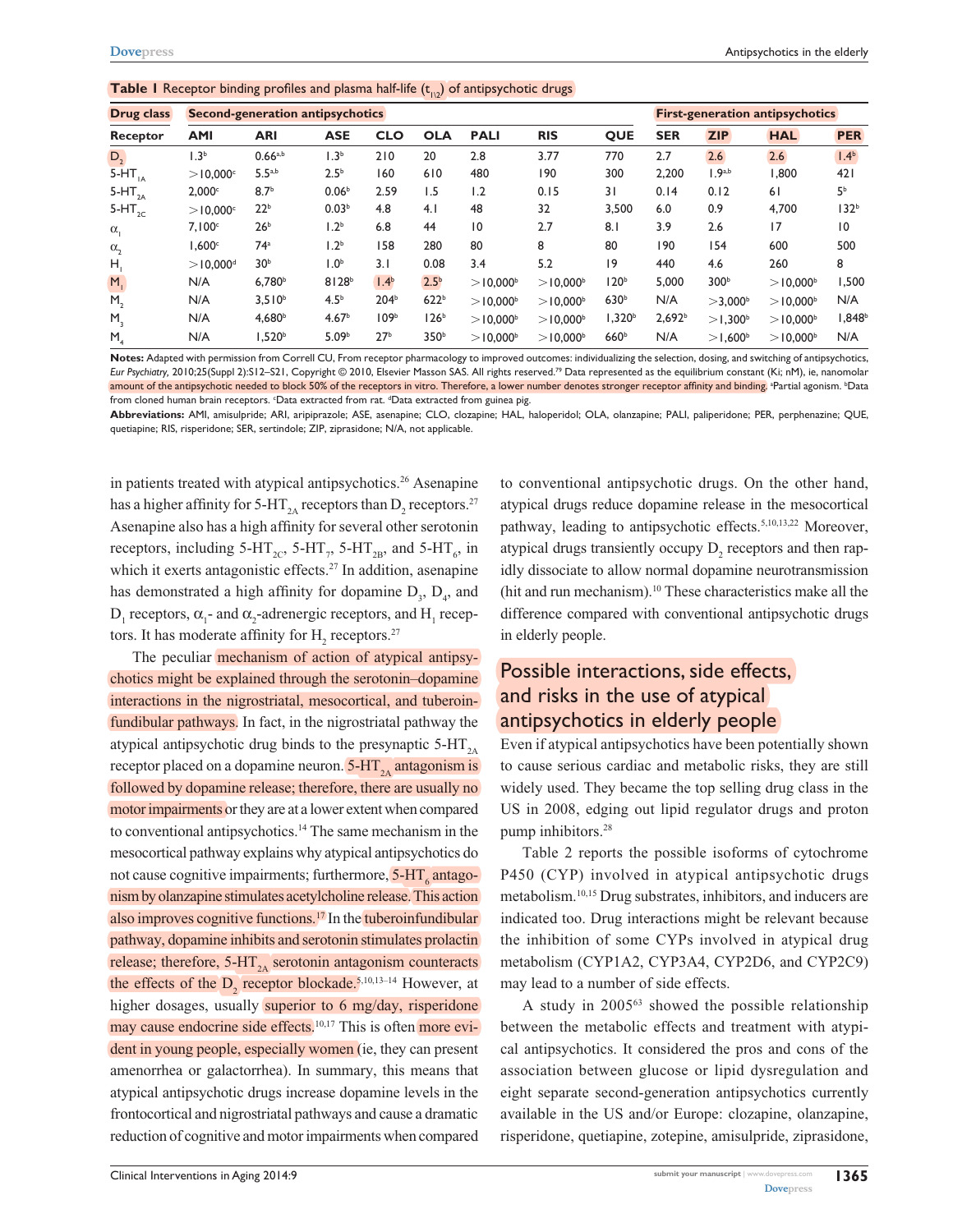#### **Table 2** Possible isoforms of CYP involved in atypical antipsychotic drugs metabolism

| <b>Enzyme</b> | <b>Substrates</b>                                                           | <b>Inhibitors</b> | <b>Inductors</b>        |
|---------------|-----------------------------------------------------------------------------|-------------------|-------------------------|
| <b>CYPIA2</b> | Antipsychotics: clozapine,* olanzapine, asenapine, haloperidol              | Ciprofloxacin     | <b>Barbiturates</b>     |
|               | Antidepressants: imipramine, amitriptyline, clomipramine,                   | Fluvoxamine       | Carbamazepine           |
|               | fluvoxamine, mirtazapine                                                    |                   | Phenytoin               |
|               | Methylxanthines: theophylline, caffeine                                     |                   | <b>Rifampicin</b>       |
|               | Various drugs: paracetamol, R-warfarin, tacrine                             |                   | <b>Tobacco</b>          |
| CYP3A4        | Antipsychotics: clozapine,* risperidone, ziprasidone,^ sertindole,          | Erythromycin      | <b>Barbiturates</b>     |
|               | quetiapine, aripiprazole, asenapine, haloperidol                            | Fluconazole       | Carbamazepine           |
|               | Antidepressants: venlafaxine, clomipramine, citalopram, mirtazapine         | Fluvoxamine       | Felbamate <sup>#</sup>  |
|               | Benzodiazepines: diazepam, bromazepam                                       | Grapefruit juice  | Hypericum               |
|               | Non-benzodiazepine anxiolytics: buspirone                                   | Itraconazole      | Oxcarbazepine#          |
|               | Antiepileptics: carbamazepine, felbamate, tiagabine                         | Ketoconazole      | Phenytoin               |
|               | Calcium antagonists: nifedipine, diltiazem, verapamil                       | Nefazodone        | Rifampicin              |
|               | Various drugs: terfenadine, astemizole, cyclosporine, erythromycin,         |                   | Topiramate <sup>#</sup> |
|               | clarithromycin, tamoxifen, amiodarone, quinidine                            |                   |                         |
| CYP2D6        | Antipsychotics: risperidone, clozapine, olanzapine, aripiprazole, asenapine | Asenapine°        | No known agent          |
|               | zuclopenthixol, haloperidol, thioridazine, perphenazine, fluphenazine       | Fluoxetine        |                         |
|               | Antidepressants: amitriptyline, clomipramine, imipramine, desipramine,      | Paroxetine        |                         |
|               | fluvoxamine, nortriptyline, fluoxetine, paroxetine, fluvoxamine,            | Perphenazine      |                         |
|               | citalopram, venlafaxine, mirtazapine, mianserin                             | Propafenone       |                         |
|               | Opioids: codeine, dextromethorphan, tramadol                                | Quinidine         |                         |
|               | β-blockers: metoprolol, timolol, pindolol, propranolol                      | Thioridazine      |                         |
|               | Antiarrhythmics: encainide, flecainide, propafenone                         |                   |                         |
|               | Various drugs: debrisoquine, sparteine, phenformin                          |                   |                         |

**Notes:** \*Also metabolized via CYP2C19. ^Also metabolized via aldehyde oxidase. °Weak inhibitor. #Weak enzymatic inductors. **Abbreviation:** CYP, cytochrome P450.

and aripiprazole. Further evidence about a variety of human populations, including some recent confirmatory evidence in treated psychiatric patients, shows that increased adiposity is associated with a variety of adverse physiological effects, including decreases in insulin sensitivity and changes in plasma glucose and lipid levels. Clozapine and olanzapine treatment are associated with the greatest risk of clinically significant weight gain, whereas other agents exhibit relatively lower levels of risk.17 On the contrary, risperidone, quetiapine, amisulpride, and zotepine show low-to-moderate levels of mean weight gain and a modest risk of clinically significant increases in weight. These studies show that clozapine and olanzapine treatment are associated with an increased risk for treatment-induced diabetes mellitus and dyslipidemia during risperidone treatment.<sup>17,63</sup> Another recent paper64 made an association between the use of antipsychotic agents and the risk of acute myocardial infarction. In this study of a retrospective cohort of community-dwelling old patients who initiated cholinesterase inhibitor treatment, all new antipsychotics users during the length of the study were matched with a random sample of antipsychotics nonusers. Antipsychotics use was associated with a modest and timelimited increase risk for myocardial infarction.

Amisulpride has a low occurrence of EPS because of its preferential binding to dopamine receptors in extrastriatal regions rather than in the striatum. $9-14$ 

Trials with risperidone and olanzapine in elderly patients affected with dementia-related psychoses suggested the first warnings about the possible increase in cerebrovascular adverse events.6,17 The Committee on Safety of Medicines highlighted a three-fold increased risk of cerebrovascular events in elderly demented people who were treated with either risperidone or olanzapine in March 2004.65 In April 2005, another warning by the US Food and Drug Administration informed health professionals about the results of 17 randomized controlled trials, reporting a 1.7 times increased risk of all-cause mortality associated with antipsychotics use in elderly people affected with dementia.<sup>66</sup> In June 2008, the Food and Drug Administration also extended this warning to conventional antipsychotics.67 Since 2005, a lot of papers have been published on this matter, with opposing conclusions; the debate in the scientific world still remains intense. However, drug regulatory agencies (US Food and Drug Administration, European Medicine Agency, and Commissione Unica del Farmaco) have issued specific recommendations and underline that treatment of behavioral and psychotic disorders in dementia with atypical antipsychotics is off-label.<sup>66,67</sup> Furthermore, several studies showed that both conventional and atypical antipsychotic drugs are associated with an increased risk of all-cause mortality and sudden death compared to nonuse.<sup>7,43,68</sup> The risk of pneumonia is higher in patients treated with antipsychotics,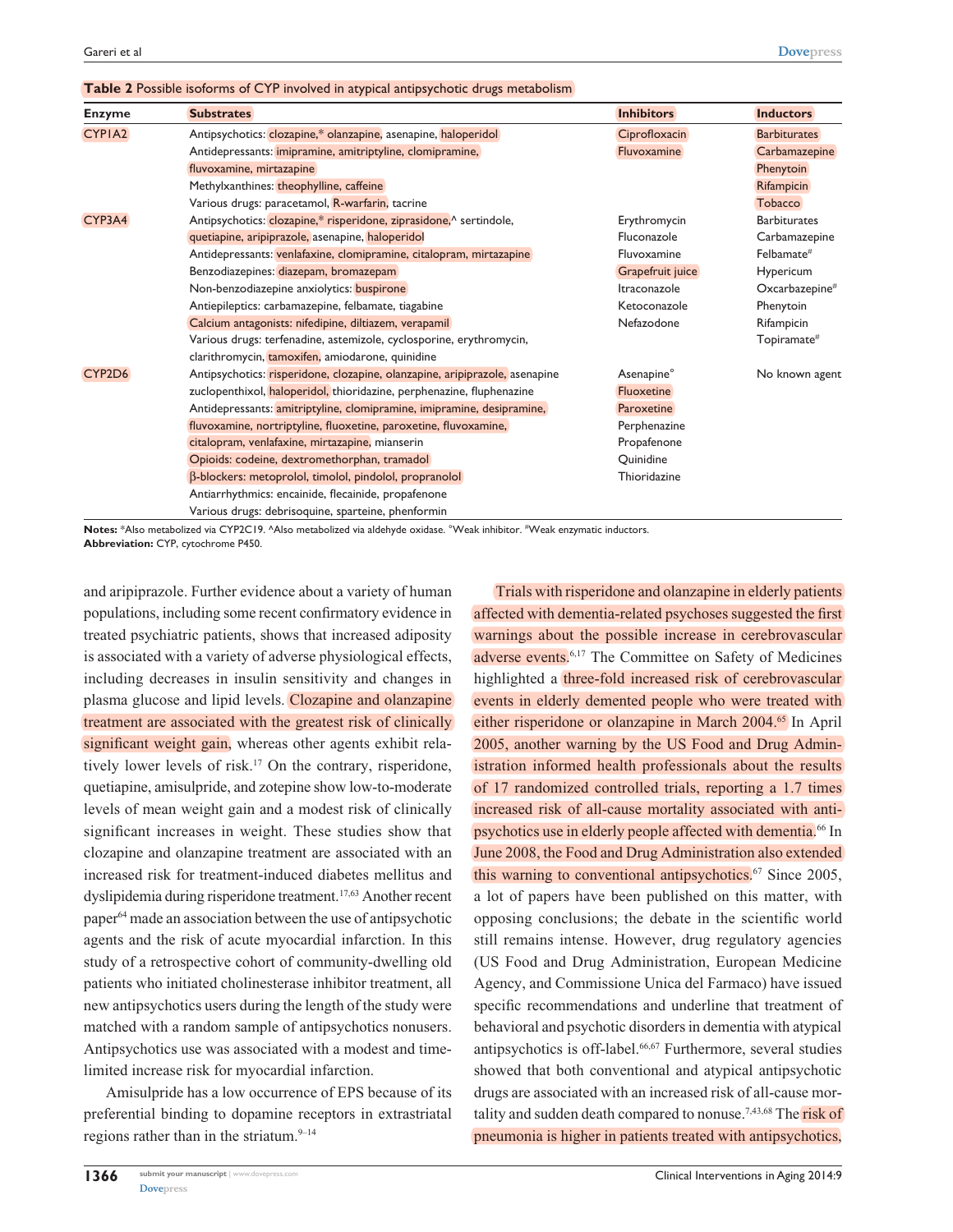Antipsychotics in the elderly

probably due to their anticholinergic and H<sub>1</sub> receptor blocking actions, possibly causing swallowing problems and aspiration pneumonia.69 Deep venous thrombosis has also been described in patients taking both conventional and atypical antipsychotics.70,71

Antipsychotic drugs-related QTc prolongation is a potential risk for developing life-threatening arrhythmias. The risk is higher when QTc is superior to  $0.45$  seconds<sup>72</sup> and following thioridazine and ziprasidone use.<sup>73</sup> A midrange QT prolongation occurs following chlorpromazine and quetiapine use and a low range QT prolongation occurs following haloperidol, clozapine, risperidone, olanzapine, and aripiprazole use.73,74 Drug interactions with antipsychotics potentially increase the risk of adverse events, including QTc prolongation.75

Hypotension is a common adverse effect encountered with atypical drugs, especially following clozapine (9%), quetiapine (7%), risperidone, and olanzapine (5%) use.<sup>2</sup> Orthostatic hypotension has a high prevalence in the elderly, and drugs are often responsible – even psychotropics such as antipsychotics and antidepressants. A recent review in 2013 suggests that it is useful to identify specific molecules that, in combination with cardiovascular drugs, can cause orthostatic hypotension, in order to prevent it and avoid the associated complications.<sup>81</sup>

In elderly patients with bipolar disorder, peripheral edema and rash have been found after 14 days of treatment with asenapine. In all patients in whom such adverse events occurred, the discontinuity of treatment caused the rapid resolution of the event. In some cases, moderate sedation has been reported.78

Finally, changes in blood count may occur following antipsychotic drug use. Clozapine is known to induce neutropenia as well as agranulocytosis.10,15 Some cases of olanzapine, quetiapine, and risperidone-induced neutropenia and agranulocytosis have also been reported.<sup>76,77</sup>

Table 3 summarizes the possible side effects associated with atypical antipsychotics.<sup>8,10,13,15,17,19,20,24,25</sup>

# Clinical use of atypical antipsychotics in the elderly

The use of atypical antipsychotics is reasonable in the management of acute symptoms (such as sudden onset or complications of preexisting clinical conditions) or in the long-term treatment of a specific kind of disease. In the first case, the choice of the antipsychotic drug is linked to the characteristics of the patient, to his/her general medical conditions, and to the severity of symptoms. Careful assessment of risks and benefits is requested.

In the second case, the therapeutic approach has to take into account the specific efficacy of each antipsychotic

| <b>Side effects</b>                                  | Amisulpride | Clozapine   | Risperidone  | Olanzapine                       | Quetiapine | Ziprasidone  | Aripiprazole | Paliperidone    | Asenapine |
|------------------------------------------------------|-------------|-------------|--------------|----------------------------------|------------|--------------|--------------|-----------------|-----------|
| EPS                                                  | $-$ /+      |             | $-$ /++      | $-$ /+                           |            | $-$ /+       | $-$ /+       | $-$ / $+$       | $^{+}$    |
| Tardive dyskinesia                                   | $+$         |             | ?            | $-$ /+                           | $-$ /+     | ŗ            | $-$ /+       | ,               | $-$ /+    |
| Seizures                                             | -           | $++$        | <sup>?</sup> | $-$ /+                           | $-$ /+     |              | $-$ /+       |                 | $-$ /+    |
| Sedation                                             | $^{++}$     | $+++$       | $+$          | $^{+}$                           | $^{+}$     |              | $-$ /+       | $^{+}$          | $^{+}$    |
| <b>NMS</b>                                           | $+$         | $^{+}$      | $+$          | ,                                | ŗ          | $\mathbf{z}$ | ,            | $^{+}$          |           |
| Hypotension                                          | $^{+}$      | $-$ / $+$   | $+$          | $+$                              | $^{+++}$   | $-$ /+       | $-$ /+       | $-$ /++         | $-$ /++   |
| QTc                                                  | $-$ /+      |             | $-$ /+       |                                  | $++$       | $-$ /+       | ٥            | $-$ /+          | $-$ /+    |
| Gastrointestinal (nausea,<br>vomiting, constipation) | $-$ /+      | $-$ /+      | $-$ /+       |                                  | $^{+}$     | $-$ /+       |              | $-$ /+          |           |
| Anticholinergic                                      |             | $+++$       |              | $\begin{array}{c} + \end{array}$ | $+$        | $-$ /+       |              |                 |           |
| Hematological                                        |             | $++$        |              |                                  |            |              |              |                 |           |
| Other effects                                        | $-$ /+      | $-$ / $+$ * | $-$ /+       | $-$ /+                           | $-$ /+     | $-$ /+       | $-$ /+       | $-$ /+          | $-$ /+    |
| <b>Diabetes</b>                                      |             | $+$         | $-$ /+       | $+?$                             |            |              |              | $-$ /+          | $-$ /+    |
| Hypertriglyceridemia                                 |             | $+$         | $-$ /+       | $+$                              |            |              |              | $-$ /+          | $-$ /+    |
| Hepatic                                              | $-$ /+      | $-$ /+      | $-$ /+       | $-$ /+                           | $-$ /+     | $-$ /+       |              | $-$ /+          | $+$       |
| Prolactin increase                                   | $+$         |             | $-/++^$      |                                  |            |              | $-$ /+       | $-/++^{\wedge}$ | $-$ /+    |
| Weight gain                                          | $-$ /+      | $+++$       | $+$          | $+$                              | $^{++}$    | $-$ /+       |              | $^{+}$          | $+$       |

#### **Table 3** Side effects associated with atypical antipsychotics

**Notes:** \*Polyserositis, acute interstitial nephritis, increased occurrence of infections, myocarditis; ^dosage dependent; - indicates no effect; + indicates mild effect;  $-$ /+ indicates uncertain effect;  $-$ /++ indicates probable dosage-dependent effect; ++ indicates moderate effect; +++ indicates severe effect; ? indicates no conclusive evidence.

**Abbreviations:** EPS, extrapyramidal symptoms; NMS, neuroleptic malignant syndrome; QTc, corrected QT.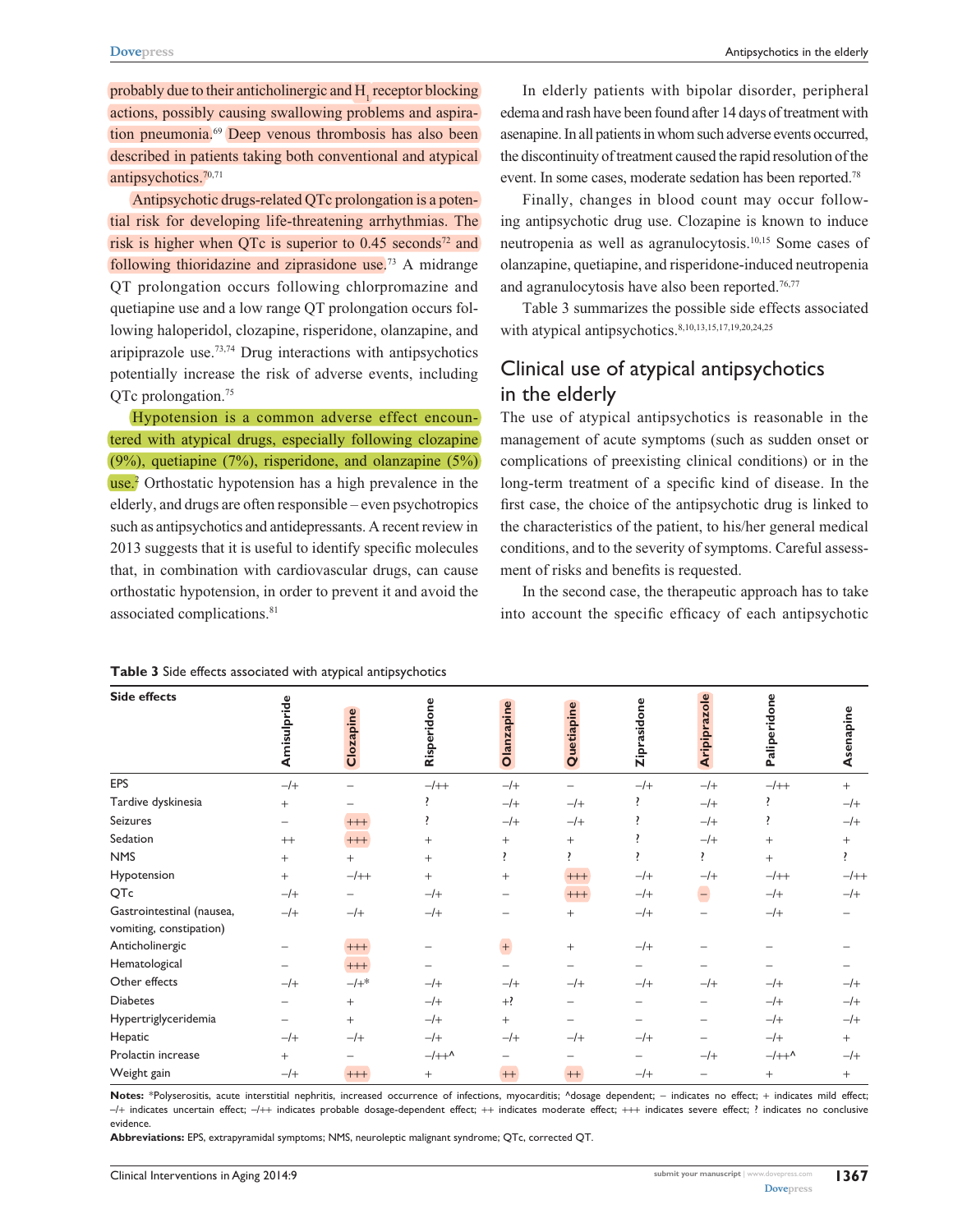drug in the different diseases occurring among the elderly population.

## **Schizophrenia**

A number of studies focused on the specific drugs used for the treatment of psychotic disturbances in the elderly. For example, amisulpride may improve negative symptoms; dosages larger than 600 mg/day have antidopaminergic activity and are used in the treatment of acute delusional attacks and/or positive psychotic symptoms. $11,31$ 

Risperidone is also commonly used in the treatment of psychotic disorders in the elderly; the long-acting form of risperidone is also well tolerated and safe in the psychosis of the elderly and it could represent a good chance for those patients with dysphagia. In any case, these patients should start with oral consumption (from 0.5–3 mg/day) to ascertain tolerability before the long-acting administration.<sup>32,33</sup> It has been shown to be safe and effective in elderly patients with schizophrenia and schizoaffective disorders. Furthermore, its positive effects on cognition are probably due to the lack of antimuscarinic activity.17,34

Olanzapine is safe in treating any age adult patients with schizophrenia. Madhusoodanan et al demonstrated the efficacy and safety of olanzapine (5–20 mg/day) in eleven elderly patients aged between 60–85 years with schizophrenia or schizoaffective disorders; it is usually well tolerated even if some elderly patients, when compared to young adults, may have a six-fold higher prevalence of tardive dyskinesia when treated with olanzapine.<sup>1,35,36</sup>

Quetiapine is indicated in the treatment of psychotic and behavioral disorders;2,22,29 Madhusoodanan et al demonstrated its efficacy in elderly patients affected with schizophreniarelated psychotic symptoms, schizoaffective disorders, or bipolar disorder.37 This is an effective treatment for patients with Parkinson's disease; in fact, quetiapineinduced EPS were no more frequent than those observed with placebo. $21,31,37$  The use of quetiapine, however, is still controversial, as the studies showing its limited efficacy on psychotic symptomatology compared with placebo cannot be ignored.<sup>80</sup>

Ziprasidone can be used intramuscularly or orally in the treatment of acute psychosis and is effective on positive and negative symptoms.2,23,24 Probable neuroprotective effects of ziprasidone have been suggested after immunohistochemical studies in the subchronic treatment of experimental models.38

Aripiprazole may be effective for the treatment of a variety of psychiatric conditions in the elderly, such as psychosis due to schizophrenia, bipolar disorders, depression, Parkinson's disease, and dementia (off-label use).<sup>27,31,39</sup> A-26 week study with 310 patients with chronic schizophrenia aged over 77 years old proved that aripiprazole 15 mg/day versus placebo significantly reduced Positive and Negative Syndrome Scale score and prevented time to relapse.<sup>40</sup> Madhusoodanan et al<sup>41</sup> evaluated the use of aripiprazole in elderly schizophrenia or schizoaffective disorder through a retrospective analysis of patients (aged 62–86 years) previously treated with typical or atypical antipsychotics. Seven out of ten patients showed an improvement in both positive and negative symptoms, and four out of ten experienced remission of EPS after the use of aripiprazole. No QT elongation was observed at follow-up.

Paliperidone (9-hydroxyrisperidone, the chief active metabolite of risperidone) is a new antipsychotic drug for the treatment of schizophrenia; a double-blind, placebocontrolled study with 6-month open-label extension showed the safety and tolerability of oral paliperidone extended release tablets in 114 old patients (mean age 70 years).<sup>42</sup>

Clozapine is used in schizophrenia refractory to other medications and in bipolar disorders; it has been shown to be very effective at very low doses for the management of psychosis in elderly patients with Parkinson's disease, schizophrenia, and dementia (off-label use in dementia).10,15,29,43,44

The Expert Consensus Guidelines produced guidelines for the use of antipsychotics in elderly patients affected with schizophrenia.<sup>2,45</sup> They suggest that risperidone between 1.25–3.25 mg/day is the first-choice treatment for late-onset schizophrenia. Quetiapine (100–300 mg/day), olanzapine  $(7.5-15 \text{ mg/day})$ , and aripiprazole  $(15-30 \text{ mg/day})$  are identified as second-choice drugs. There is no unanimous consensus for the use of clozapine and ziprasidone. Therapy should be monitored every 2 months when the patient is stable and every 3 months in the maintenance phase. Clozapine and olanzapine, as well as typical antipsychotics, should be avoided in cases of diabetes, dyslipidemia, or obesity. If the therapeutic choice forces the use of one of these drugs, some anthropometrical and metabolic parameters (ie, glycemia, blood pressure, abdominal fat, body mass index) should be closely monitored.46 In particular for schizophrenia, regardless of the specific treatment planned, both the individual variability in the response to the antipsychotic drugs and the effects of age itself on disease progression must be taken into account. Comorbidities, poor compliance to treatment (discontinuity in taking medications and sudden stop), and high rates of adverse events may significantly influence the efficacy of the most common antipsychotics in this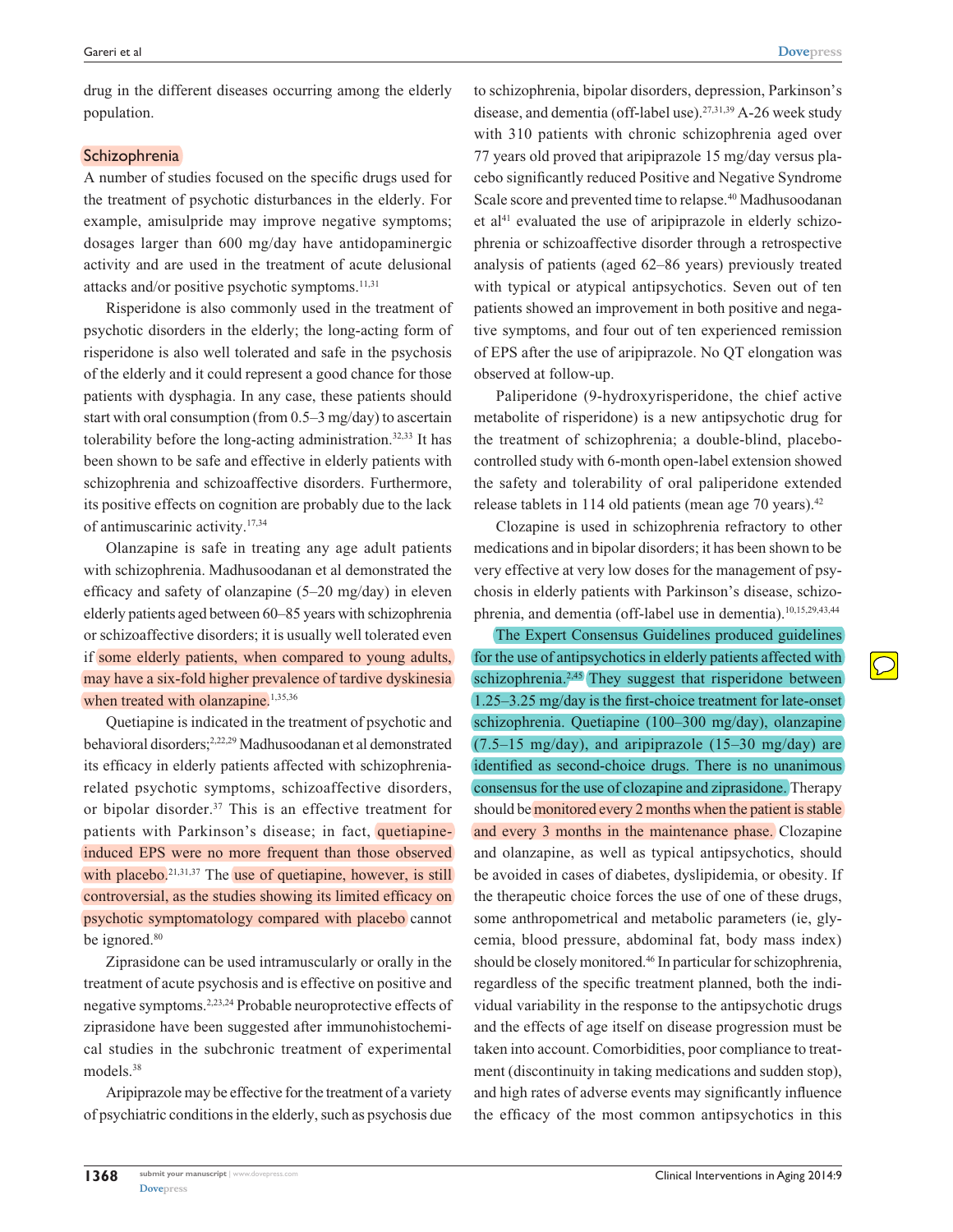population. Antipsychotics treatment should be combined with psychosocial interventions for the correct management of these comorbidities.47 Along this line, a retrospective longitudinal research study performed on a large sample of 49,173 male veterans with schizophrenia analyzed the receipt by patients of eleven types of guideline-concordant care and the association of such care with survival. Schizophrenia was associated with at least four diseases; the most common were hypertension (43%) and dyslipidemia (29%). As expected, the mean survival time was lower in schizophrenic patients affected with more comorbidities.4

## Dementia and behavioral disorders

In the case of elderly patients affected with dementia, every antipsychotic treatment must be prescribed at the lowest effective dosage and for the shortest period possible. The severity and frequency of symptoms and the global functioning and quality of life, as reported by caregivers, must be always monitored during treatment.<sup>17,18,48</sup>

Based on the results of the Clinical Antipsychotic Trials of Intervention Effectiveness – Alzheimer's Disease (CATIE-AD), the role of atypical antipsychotics in influencing cognitive performance in patients with Alzheimer's is still debated. Some trials show that risperidone reduces the Mini-Mental State Examination scores in a statistically significant way compared with placebo, which is not the case with olanzapine and quetiapine. On the contrary, other trials indicate that quetiapine and olanzapine are responsible for greater cognitive decline. The samples of individual clinical trials are not enough to determine whether the cognitive decline varies with antipsychotic use; however, this decline has been evident for all the molecules compared to placebo.<sup>34</sup>

Risperidone has been found to be very effective in the treatment of some behavioral disorders such as agitation, aggression, and wandering in patients with dementia (off-label use).<sup>10,17,29,49–51</sup> Behavioral and psychological symptoms of dementia may be both the consequence of cognitive impairment and bipolar disorder comorbidity that of an existing bipolar diathesis, which change the clinical expression of dementia.52 Agitation often worsens some types of dementia and atypical antipsychotics are often effective, even if their use is off-label. A review performed in 2012 comparing the efficacy of off-label use of atypical antipsychotics in dementia suggested that olanzapine, aripiprazole, and risperidone have a moderate-to-high efficacy in agitation.<sup>53</sup> Furthermore, risperidone is indicated in dementia and secondary psychoses.

Although the use of antipsychotics for dementia is offlabel, antipsychotics are probably the best option for

short-term treatment (6–12 weeks) of severe, persistent, and resistant aggression.54 Serious adverse events are a major contraindication to long-term therapy, thus suggesting that dosage be decreased and treatment interrupted whenever sufficient control of behavioral symptoms has been obtained.

Acute onset of confusion and delusions often occur in elderly hospitalized patients and may be effectively treated with second-generation antipsychotics. On the contrary, haloperidol has long been considered the drug of choice for treating agitation and aggression. At present, olanzapine, quetiapine, and risperidone show the same efficacy profile in acute stages of disease, without inducing the neurological effects of haloperidol. Ziprasidone and aripiprazole require careful use in acute stages since they are associated with a higher risk of arrhythmias.<sup>55</sup>

The new atypical drug asenapine might be a promising alternative for treating behavioral and psychotic disorders in dementia thanks to its peculiar mechanism of action; however, at present, it is indicated in bipolar disorder, and no evidence of its effectiveness has been proven in elderly patients affected with dementia.<sup>53</sup>

At the moment, little data are available on the treatment of psychosis in Parkinson's disease.<sup>44</sup> Clozapine and quetiapine are the first-choice antipsychotics in Parkinson's disease; however, as already seen, the use of clozapine is limited by the possible onset of severe adverse events, such as agranulocytosis and myocarditis.<sup>10,15</sup>

## Mood disorders

Second-generation antipsychotics in monotherapy (off-label use) are mainly indicated for elderly patients with unipolar depression who exhibit psychotic symptoms, or in the case of conventional antidepressant treatment resistance.

Little data exist in the literature on this topic. Olanzapine has been associated with several antidepressants in the treatment of major depressive disorder with psychotic symptoms. Olanzapine–sertraline showed a higher rate of remission compared to olanzapine–placebo at 12 weeks (42% versus 24%) in a heterogeneous age-related sample.<sup>56</sup> Even when all patients showed high levels of triglycerides and cholesterol, weight gain and hyperglycemia typically occurred in younger patients.

The augmentation of antidepressant therapy with aripiprazole also proved to be effective in resistant depression.<sup>57,58</sup> The add-on treatment with aripiprazole 5 mg caused significant reductions in both depressive and maniacal symptoms in a group of 20 elderly patients affected with bipolar disorder type I who partially responded to former treatment with mood stabilizers.<sup>59</sup>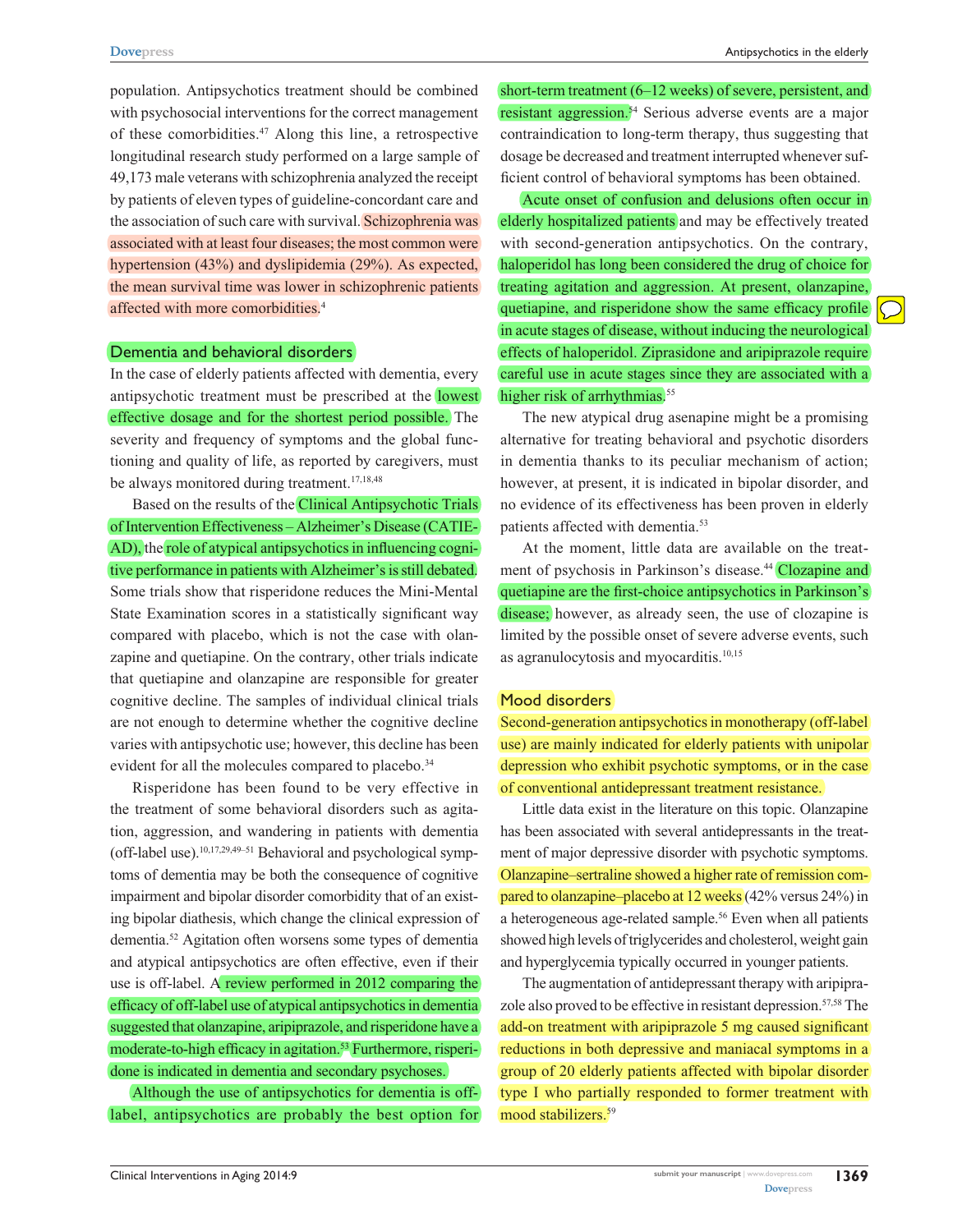| <b>Drugs</b>                     | <b>Bioavailability (%)</b> | Plasma half-life (hours)                                                      | <b>Active metabolites</b> | Dosage forms                                               |
|----------------------------------|----------------------------|-------------------------------------------------------------------------------|---------------------------|------------------------------------------------------------|
| Amisulpride                      | 48                         | $12 - 17$                                                                     | Yes                       | Capsules, tablets                                          |
| Aripiprazole                     | 87                         | 48-68; dehydroaripiprazole: 46-75                                             | Yes                       | Tablets, orally disintegrating tablets,<br>liquid solution |
| Asenapine                        | 35                         | 24<br>In elderly patients approximately<br>30% higher than in younger adults. | <b>Yes</b>                | Sublingual tablets                                         |
| Clozapine                        | $12 - 81$                  | $11 - 105$                                                                    | <b>Yes</b>                | Tablets, orally disintegrating tablets                     |
| Olanzapine                       | 80                         | $20 - 70$                                                                     | <b>Yes</b>                | Tablets, orally disintegrating tablets                     |
| Paliperidone extended<br>release | 28                         | 23                                                                            | No                        | Extended-release tablets                                   |
| Quetiapine                       | $5 - 13$                   | 7                                                                             | Yes                       | Tablets, prolonged-release tablets                         |
| Risperidone                      | 68                         | $3 - 24$                                                                      | Yes                       | Tablets, orally disintegrating tablets,<br>liquid solution |
| Risperidone long-acting          |                            | $72 - 144$ (3-6 days)                                                         | Yes                       | Long-acting injectable                                     |
| Ziprasidone                      | 59                         | $4 - 10$                                                                      | No                        | Tablets, capsules                                          |

**Table 4** Pharmacokinetic parameters of atypical antipsychotics

Monotherapy with quetiapine (400–800 mg/day) was shown to be remarkably effective on symptoms progression in adult/elderly bipolar disorder patients through a significant decrease in Young Mania Rating Scale scores.<sup>60</sup>

Even if late-onset bipolar disorder presents a less severe course in the acuteness of manic episodes and shows a higher incidence of neurological and medical conditions, nowadays the common treatment strategy follows the guidelines for the treatment of bipolar disorders that are designed for younger patients.61 Few studies are actually published on the global management of bipolar disorder in elderly patients.<sup>62</sup> Asenapine is indicated for the treatment of moderate-to-severe manic episodes associated with bipolar I disorder in adults.<sup>53</sup>

Table 4 reports some pharmacokinetic parameters of atypical antipsychotics.10,13,14,22

Table 5 reports the mean recommended dosages (mg/day) of some atypical antipsychotics in different diseases in the elderly (schizophrenia, Parkinson's disease, and Alzheimer's disease).

## **Discussion**

Prescribing atypical antipsychotic drugs to elderly people is challenging due to the recent evidence of possible side effects; however, their rational use may improve the quality of life and functional status of elderly patients with neuropsychiatric diseases. These drugs are still often misused; the availability of databases with longitudinal electronic health records of millions of people presents the opportunity to improve the knowledge on the risks and benefits of atypical antipsychotics in community-dwelling elderly patients.28,29 Atypical antipsychotics have been on the market since the 1990s, starting with clozapine; they have been shown to be effective in the treatment of negative symptoms of schizophrenia, such as apathy and catatonia. Moreover, they have demonstrated lower risks of EPS compared to conventional antipsychotics. For this reason, their use has increased worldwide, particularly in elderly patients.10 The use of these drugs increased approximately five times between 1999–2002 in Italy<sup>30</sup> and six times between 1997–2001 in the UK, mainly in the treatment of behavioral and psychotic disorders in dementia.28,29 The use of risperidone and olanzapine has also increased in the US since 1997.28 Other possible uses of these drugs in the elderly include psychosis, schizophrenia, bipolar disorder, and psychosis related to Parkinson's disease – each drug shows a peculiar profile of use in elderly people. The use

|                                               | Table 5 Mean recommended dosages (mg/day) of some atypical antipsychotics in different diseases in the elderly (schizophrenia, |
|-----------------------------------------------|--------------------------------------------------------------------------------------------------------------------------------|
| Parkinson's disease, and Alzheimer's disease) |                                                                                                                                |

| <b>Drugs</b>                  | <b>Schizophrenia</b> | <b>Parkinson's disease</b> | Dementia (off-label use)   |
|-------------------------------|----------------------|----------------------------|----------------------------|
| Amisulpride                   | 200-400 mg           | Insufficient evidence      | Little evidence 200-400 mg |
| Aripiprazole                  | $15-30$ mg           | Little evidence 10-15 mg   | Little evidence 10-15 mg   |
| Clozapine                     | $50 - 150$ mg        | $25 - 100$ mg              | $25 - 100$ mg              |
| Olanzapine                    | $10-20$ mg           | $5 - 7.5$ mg               | $5 - 7.5$ mg               |
| Paliperidone extended release | $3 - 12$ mg          | $3-6$ mg                   | $3 - 12$ mg                |
| Quetiapine                    | $200 - 300$ mg       | $25 - 200$ mg              | $25 - 200$ mg              |
| Risperidone                   | $2-3$ mg             | $0.25 - 1$ mg              | $0.25 - 2$ mg              |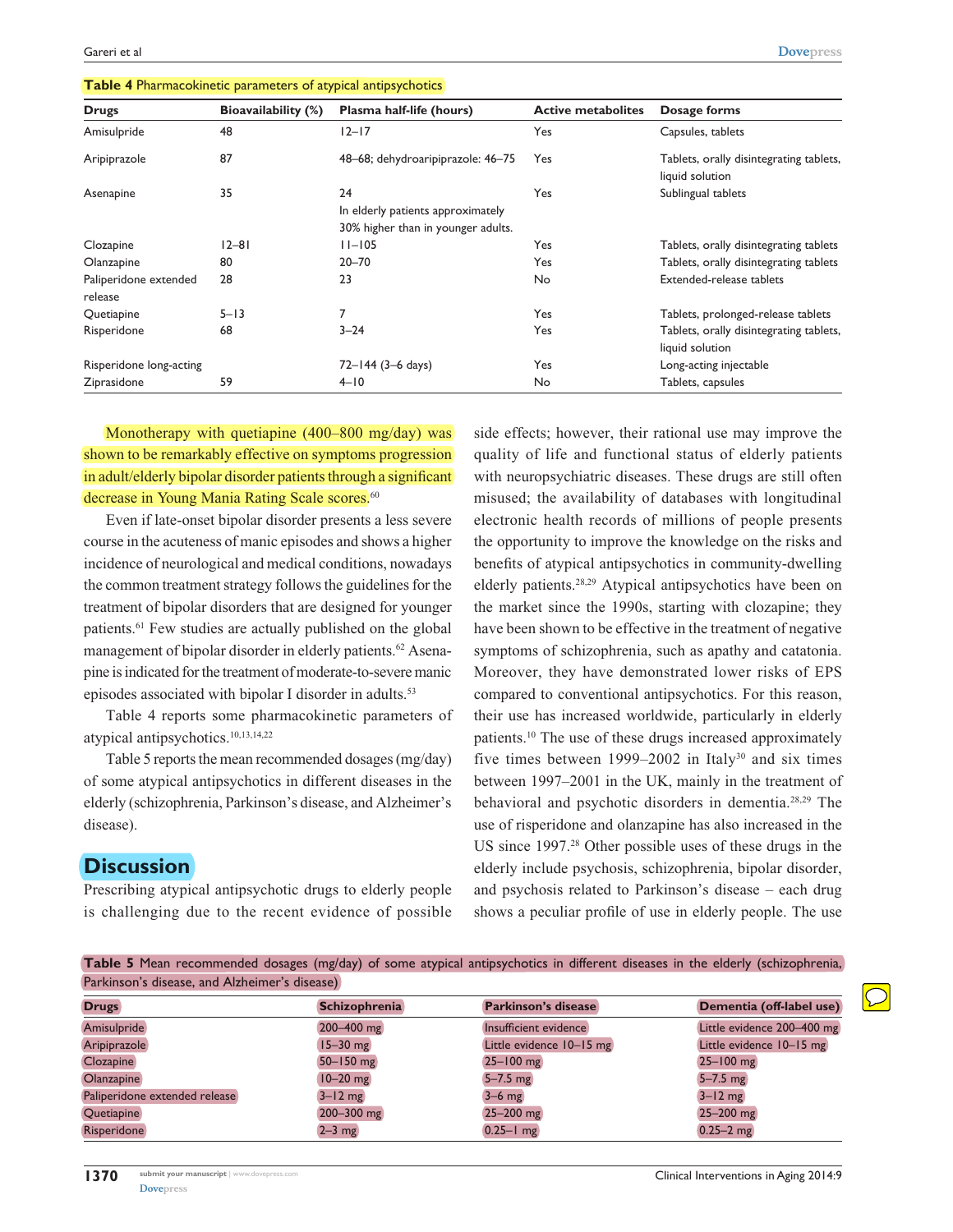of atypical antipsychotics in the elderly is reasonable in the management of acute symptoms (such as sudden onset or complications of preexisting clinical conditions) or in the long-term treatment of a specific kind of disease. Atypical

antipsychotic drugs have also been shown to be effective in the long-term treatment of elderly patients with schizophrenia. For elderly patients with unipolar depression, secondgeneration antipsychotics in monotherapy (off-label use) are mainly indicated in the case of psychotic symptoms or conventional antidepressant treatment resistance.

Aripiprazole, quetiapine, and more recently asenapine have been shown to be effective in the treatment of the elderly with bipolar disorders.<sup>59-62</sup>

Although the treatment of behavioral disorders in dementia with antipsychotics is off-label, antipsychotics are probably the best option in the short-term treatment  $(6–12$  weeks) of severe, persistent, and resistant aggression.<sup>54</sup> Serious adverse events are a major contraindication to longterm therapy.<sup>75</sup>

In fact, elderly patients are at increased risk of adverse events due to atypical antipsychotic drugs because of age-related changes in pharmacokinetics and pharmacodynamics and current medical conditions, polypharmacy, and potential drug interactions. US Food and Drug Administration black box warnings have clearly shown the potential risks of their use (eg, cerebrovascular accidents, risk of sudden death). Furthermore, metabolic adverse events are extremely dangerous. They are probably linked to an increase in adiposity associated with a variety of adverse physiological effects, including a decrease in insulin sensitivity and changes in plasma glucose and lipid levels. Clozapine and olanzapine treatment is associated with the greatest risk of clinically significant weight gain. On the contrary, risperidone, quetiapine, amisulpride, and zotepine show low-to-moderate levels of mean weight gain and a modest risk of clinically significant increases in body weight. The use of antipsychotics was associated with a modest and time-limited increase in the risk of myocardial infarction among old demented patients treated with cholinesterase inhibitors. QTc prolongation and hypotension are related to the kind of antipsychotic drug, its dosage, and interactions with other drugs.<sup>75</sup> Other potential risks, such as increased risk of pneumonia, deep venous thrombosis, and changes in blood count, have been reported.<sup>82</sup>

# **Conclusion**

The use of atypical antipsychotics in the elderly requires an individual assessment, case by case;<sup>18</sup> particular caution is recommended.19

This review has highlighted the need to conduct further studies to identify the best treatment option with reference to the association between antipsychotic drugs and other classes of drugs used frequently in the elderly. The gold standard of therapy should involve the greatest benefit at the lowest mortality rate.

Since they have shown to be superior to conventional antipsychotics, careful use of atypical antipsychotics in elderly patients is strictly recommended. Importantly:

- they must be prescribed at the lowest effective dosage and for the shortest period possible;
- a balance of the risks and benefits is closely required;
- patients need to be monitored; and
- in light of an ethical viewpoint to improve patient's quality of life, the use of atypical antipsychotics is justified considering the poor results of alternative treatments (other psychotropic drugs and psychotherapeutic and psychosocial interventions).

## **Author contributions**

Gareri and De Fazio conceived and designed the research. All authors made a substantial contribution to the acquisition, analysis, and the interpretation of the data. All authors participated in drafting the review and all authors reviewed it critically, giving a final approval of the version of the article to be published, and can certify that no other individuals not listed as authors have made substantial contributions to the paper.

# **Disclosure**

The authors report no conflicts of interest in this work.

## **References**

- 1. Aarsland D, Larsen JP, Lim NG, Tandberg E. Olanzapine for psychosis in patients with Parkinson's disease with and without dementia. *J Neuropsychiatry Clin Neurosci*. 1999;11(3):392–394.
- 2. Alexopoulos GS, Streim J, Carpenter D, Docherty JP. Using antipsychotic agents in older patients. *J Clin Psychiatry*. 2004;65(Suppl 2):5–99.
- 3. Ashcroft DM, Frischer M, Lockett J, Chapman SR. Variations in prescribing atypical antipsychotic drugs in primary care: cross-sectional study. *Pharmacoepidemiol Drug Saf*. 2002;11(4):285–289.
- 4. Barak Y, Shamir E, Weizman R. Would a switch from typical antipsychotics to risperidone be beneficial for elderly schizophrenic patients? A naturalistic, long-term, retrospective, comparative study. *J Clin Psychopharmacol*. 2002;22(2):115–120.
- 5. Meltzer HY. The role of serotonin in antipsychotic drug action. *Neuropsychopharmacology*. 1999;21(Suppl 2):106S–115S.
- 6. Shin JY, Choi NK, Jung SY, Lee J, Kwon JS, Park BJ. Risk of ischemic stroke with the use of risperidone, quetiapine and olanzapine in elderly patients: a population-based, case-crossover study. *J Psychopharmacol*. 2013;27(7):638–644.
- 7. Ray WA, Chung CP, Murray KT, Hall K, Stein CM. Atypical antipsychotic drugs and the risk of sudden cardiac death. *N Engl J Med*. 2009; 360(3):225–235.
- 8. Wetzel H, Wiesner J, Hiemke C, Benkert O. Acute antagonism of dopamine  $D_2$ -like receptors by amisulpride: effects on hormone secretion in healthy volunteers. *J Psychiatr Res*. 1994;28(5):461–473.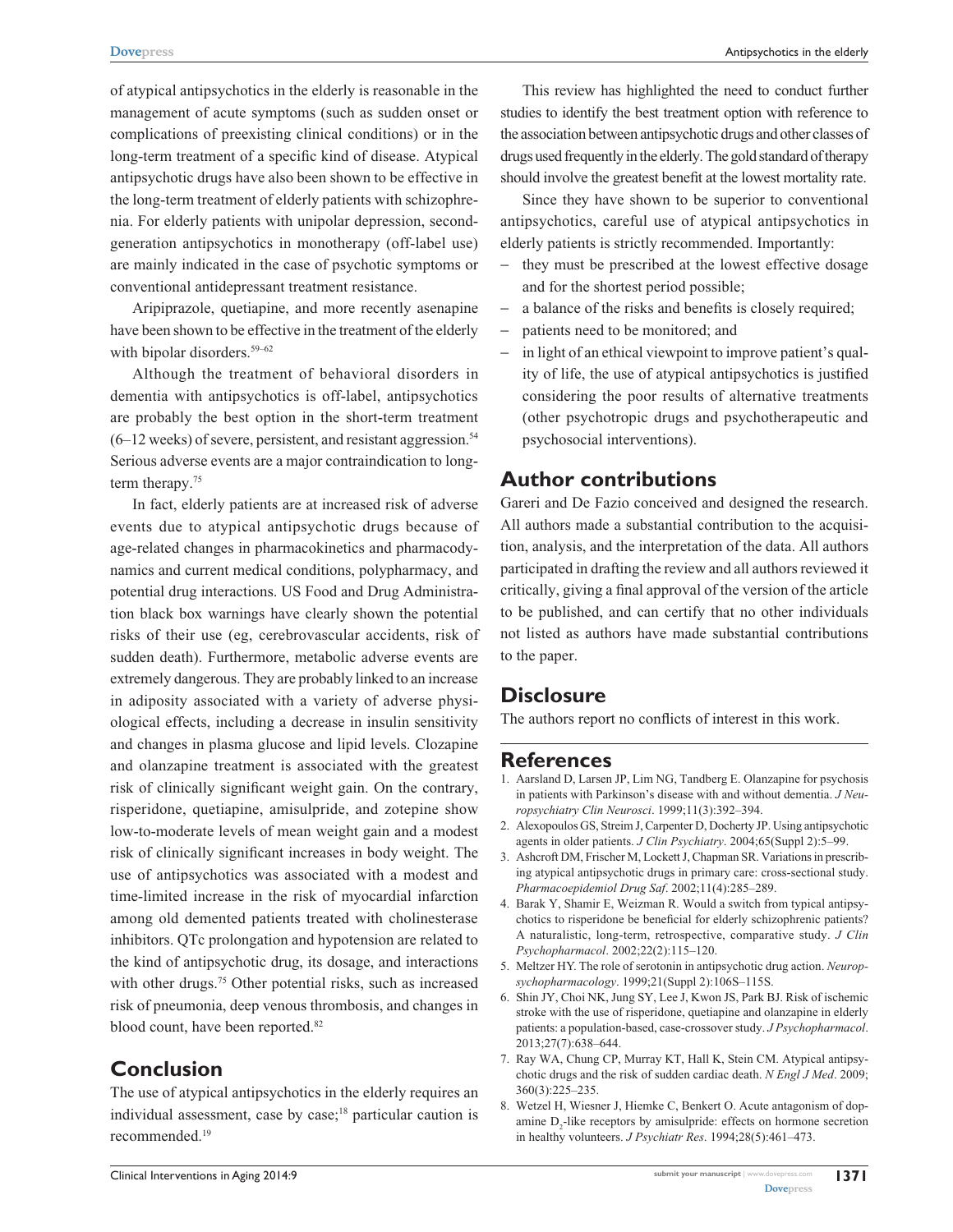- 9. Xiberas X, Martinot JL, Mallet L, et al. In vivo extrastriatal and striatal D2 dopamine receptor blockade by amisulpride in schizophrenia. *J Clin Psychopharmacol*. 2001;21(2):207–214.
- 10. Gareri P, De Fazio P, Stilo M, Ferreri G, De Sarro G. Conventional and atypical antipsychotics in the elderly: a review. *Clin Drug Investig*. 2003;23(5):287–322.
- 11. Schoemaker H, Claustre Y, Fage D, et al. Neurochemical characteristics of amisulpride, an atypical dopamine  $D_2/D_3$  receptor antagonist with both presynaptic and limbic selectivity. *J Pharmacol Exp Ther*. 1997;280(1):83–97.
- 12. Abbas AI, Hedlund PB, Huang XP, Tran TB, Meltzer HY, Roth BL. Amisulpride is a potent 5-HT<sub>2</sub> antagonist: relevance for antidepressant actions in vivo. *Psychopharmacology (Berl)*. 2009;205(1):119–128.
- 13. Seeman P. Atypical antipsychotics: mechanism of action. *Can J Psychiatry*. 2002;47(1):27–38.
- 14. Stahl SM. Antipsychotic polypharmacy, part 1: therapeutic option or dirty little secret? *J Clin Psychiatry*. 1999;60(7):425–426.
- 15. Gareri P, De Fazio P, Russo E, Marigliano N, De Fazio S, De Sarro G. The safety of clozapine in the elderly. *Expert Opin Drug Saf*. 2008;7(5): 525–538.
- 16. Khan AJ, Preskorn SH. Examining concentration-dependent toxicity of clozapine: role of therapeutic drug monitoring. *J Psychiatr Pract*. 2005;11(5):289–301.
- 17. Deberdt W, Dysken MW, Rappaport SA, et al. Comparison of olanzapine and risperidone in the treatment of psychosis and associated behavioral disturbances in patients with dementia. *Am J Geriatr Psychiatry*. 2005;13(8):722–730.
- 18. Burke AD, Tariot PN. Atypical antipsychotics in the elderly: a review of therapeutic trends and clinical outcomes. *Expert Opin Pharmacother*. 2009;10(15):2407–2414.
- 19. Jeste DV, Blazer D, Casey D, et al. ACNP White Paper: update on use of antipsychotic drugs in elderly persons with dementia. *Neuropsychopharmacology*. 2008;33(5):957–970.
- 20. Green B. Focus on quetiapine. *Curr Med Res Opin*. 1999;15(3): 145–151.
- 21. Kohen I, Lester PE, Lam S. Antipsychotic treatments for the elderly: efficacy and safety of aripiprazole. *Neuropsychiatr Dis Treat*. 2010;6: 47–58.
- 22. Markowitz JS, Brown CS, Moore TR. Atypical antipsychotics. Part I: pharmacology, pharmacokinetics, and efficacy. *Ann Pharmacother*. 1999;33(1):73–85.
- 23. Brook S, Lucey JV, Gunn KP. Intramuscular ziprasidone compared with intramuscular haloperidol in the treatment of acute psychosis. *J Clin Psychiatry*. 2000;61(12):933–941.
- 24. Kech PE Jr, McElroy SL, Arnold LM. Ziprasidone: a new atypical antipsychotic. *Expert Opin Pharmacother*. 2001;2(6):1033–1042.
- 25. Madhusoodanan S, Zaveri D. Paliperidone use in the elderly. *Curr Drug Saf*. 2010;5(2):149–152.
- 26. Tauscher J, Kufferle B, Asenbaum S, Tauscher-Wisniewski S, Kasper S. Striatal dopamine-2 receptor occupancy as measured with (123 I) iodobenzamide and SPECT predicted the occurrence of EPS in patients treated with atypical antipsychotics and haloperidol. *Psychopharmacology (Berl)*. 2002;162(1):42–49.
- 27. Shahid M, Walker GB, Zorn SH, Wong EH. Asenapine: a novel psychopharmacologic agent with a unique human receptor signature. *J Psychopharmacol*. 2009;23(1):65–73.
- 28. Hermann RC, Yang D, Ettner SL, Marcus SC, Yoon C, Abraham M. Prescription of antipsychotic drugs by office-based physicians in the United States, 1989–1997. *Psychiatr Serv*. 2002;53(4):425–430.
- 29. Jeste DV, Eastham JH, Lohr JB. Treatment of behavioral disorders and psychosis. In: Salzman C, editor. *Clinical Geriatric Psychopharmacology*. Baltimore, MD: Williams and Wilkins; 1998:106–149.
- 30. Trifiro G, Spina E, Brignoli O, Sessa E, Caputi AP, Mazzaglia G. Antipsychotic prescribing pattern among Italian general practitioners: a population-based study during the years 1999–2002. *Eur J Clin Pharmacol*. 2005;61(1):47–53.
- 31. Crismon L, Argo TR, Buckley PF. Schizophrenia. In: DiPiro JT, Talbert RL, Yee GC, Matzke GR, Wells BG, Posey M, editors. *Pharmacotherapy: A Pathophysiologic Approach*. 7th ed. New York, NY: McGraw-Hill; 2008:1099–1123.
- 32. Singh D, O'Connor DW. Efficacy and safety of risperidone long-acting injection in elderly people with schizophrenia. *Clin Interv Aging*. 2009;4:351–355.
- 33. Davidson M, Harvey PD, Vervarcke J, et al. A long-term, multicenter, open-label study of risperidone in elderly patients with psychosis. *Int J Geriatr Psychiatry*. 2000;15(6):506–514.
- 34. Vigen CL, Mack WJ, Keefe RS, et al. Cognitive effects of atypical antipsychotic medications in patients with Alzheimer's disease: outcomes from CATIE-AD. *Am J Psychiatry*. 2011;168(8):831–839.
- 35. Madhusoodanan S, Sinha S, Brenner R, Gupta S, Bogunovic O. Use of olanzapine for elderly patients with psychotic disorders: a review. *Ann Clin Psychiatry*. 2001;13(4):201–213.
- 36. Solomos K, Geiger O. Olanzapine use in the elderly: a retrospective analysis. *Can J Psychiatry*. 2000;45(2):151–155.
- 37. Madhusoodanan S, Brenner R, Alcantra A. Clinical experience with quetiapine in elderly patients with psychotic disorders. *J Geriatr Psychiatry Neurol*. 2000;13(1):28–32.
- 38. Kam KY, Jalin AM, Choi YW, et al. Ziprasidone attenuates brain injury after focal cerebral ischemia induced by middle artery occlusion in rats. *Prog Neuropsychopharmacol Biol Psychiatry*. 2012;39(1):69–74.
- 39. Rado J, Janicak PG. Aripiprazole for late-life schizophrenia. *Clin Interv Aging*. 2010;5:253–258.
- 40. Pigott TA, Carson WH, Sara AR, et al. Aripiprazole for the prevention of relapse in stabilized patients with chronic schizophrenia: a placebo-controlled 26-week study. *J Clin Psychiatry*. 2003;64(9): 1048–1056.
- 41. Madhusoodanan S, Brenner R, Gupta S, Reddy H, Bogunovic O. Clinical experience with aripiprazole treatment in ten elderly patients with schizophrenia or schizoaffective disorder: retrospective case studies. *CNS Spectr*. 2004;9(11):862–867.
- 42. Tzimos A, Samokhvalov V, Kramer M, et al. Safety and tolerability of oral paliperidone extended-release tablets in elderly patients with schizophrenia: a double-blind, placebo-controlled study with 6-month open label extension. *Am J Geriatr Psychiatry*. 2008;16(1):31–43.
- 43. Jeste DV, Blazer D, Casey D, et al. ACNP White Paper: update on use of antipsychotic drugs in elderly persons with dementia. *Neuropsychopharmacol*. 2008;33(5):957–970.
- 44. Wolters EC, Berendse HW. Management of psychosis in Parkinson's disease. *Curr Opin Neurol*. 2001;14(4):499–504.
- 45. Tsan JY, Stock EM, Gonzalez JM, et al. Mortality and guidelineconcordant care for older patients with schizophrenia: a retrospective longitudinal study. *BMC Med*. 2012;10:147.
- 46. Felmet K, Zisook S, Kasckow JW. Elderly patients with schizophrenia and depression: diagnosis and treatment. *Clin Schizophr Relat Psychoses*. 2011;4(4):239–250.
- 47. Jeste DV, Maglione JE. Treating older adults with schizophrenia: challenges and opportunities. *Schizophr Bull*. 2013;39(5):966–968.
- 48. Kuehn BM. Questionable antipsychotic prescribing remains common, despite serious risks. *JAMA*. 2010;303(16):1582–1584.
- 49. Katz R, Jeste DV, Mintzer JE, Clyde C, Napolitano J, Brecher M. Comparison of risperidone and placebo for psychosis and behavioral disturbance associated with dementia: a randomized, double-blind trial. *J Clin Psychiatry*. 1999;60(2):107–115.
- 50. Lavretsky H, Sultzer D. A structured trial of risperidone for the treatment of agitation in dementia. *Am J Geriatr Psychiatry*. 1998;6(2): 127–135.
- 51. Gareri P, Marigliano NM, De Fazio S, et al. Antipsychotics and dementia. *BMC Geriatr*. 2010;10(Suppl 1):A93.
- 52. Dorey JM, Beauchet O, Thomas Antérion C, et al. Behavioral and psychological symptoms of dementia and bipolar spectrum disorders: review of the evidence of a relationship and treatment implications. *CNS Spectr*. 2008;13(9):796–803.